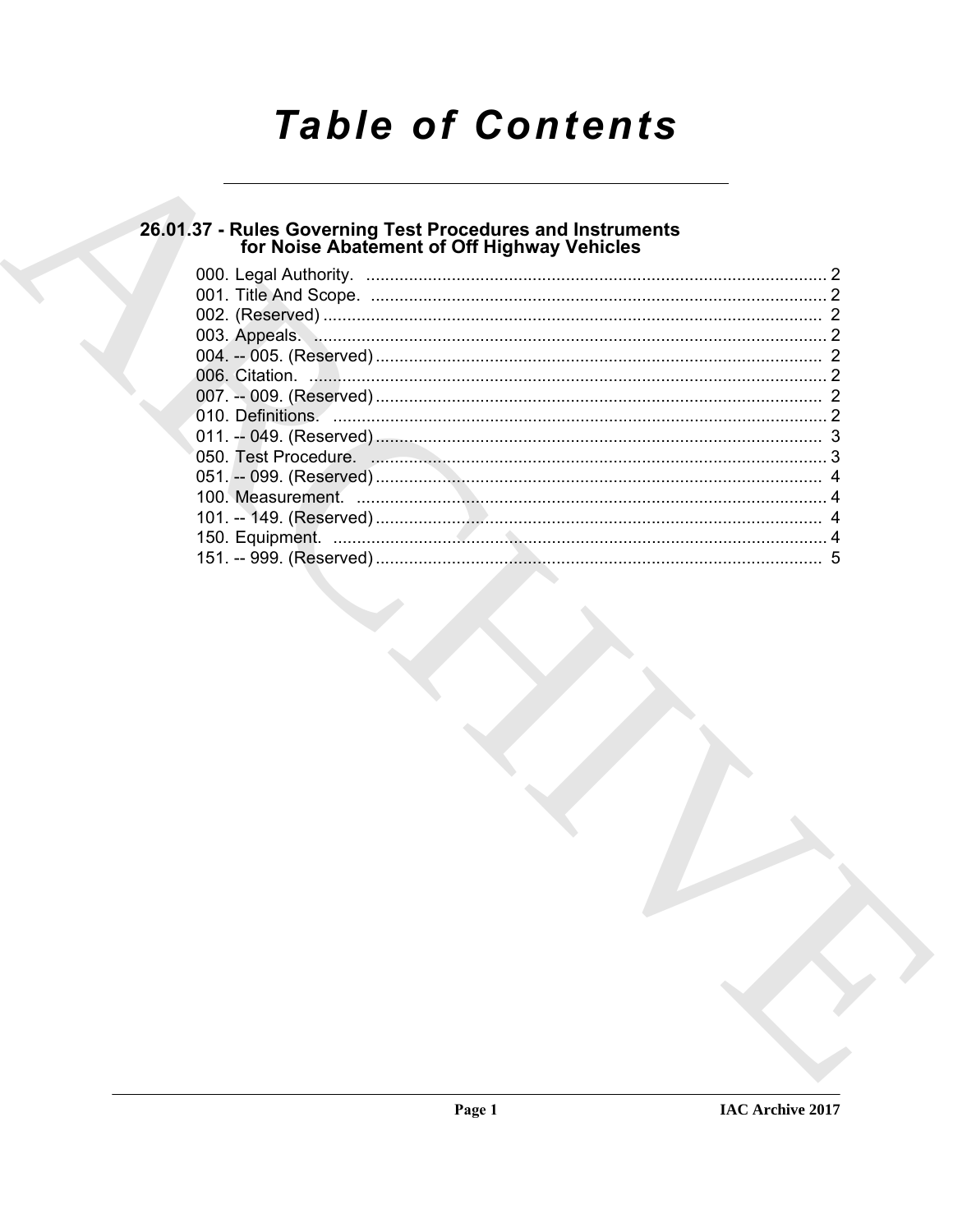#### **IDAPA 26 TITLE 01 CHAPTER 37**

#### **26.01.37 - RULES GOVERNING TEST PROCEDURES AND INSTRUMENTS FOR NOISE ABATEMENT OF OFF HIGHWAY VEHICLES**

#### <span id="page-1-1"></span><span id="page-1-0"></span>**000. LEGAL AUTHORITY.**

The Idaho Park and Recreation Board is authorized under Section 67-7125, Idaho Code to promulgate rules to effectuate the purposes of and aid in the administration of Section 67-7125, Idaho Code. (7-1-94) effectuate the purposes of and aid in the administration of Section 67-7125, Idaho Code.

#### <span id="page-1-2"></span>**001. TITLE AND SCOPE.**

**01. Title**. The title of this chapter shall be cited in full as Idaho Department of Parks and Recreation Rules, IDAPA 26.01.37, "Rules Governing Test Procedures and Instruments for Noise Abatement of Off Highway<br>Vehicles." (7-1-94) Vehicles." (7-1-94)

**02.** Scope. This chapter establishes rules to effectuate the purposes of and aid in the administration and nent of Section 67-7125, Idaho Code. (7-1-94) enforcement of Section 67-7125, Idaho Code.

#### <span id="page-1-3"></span>**002. (RESERVED)**

#### <span id="page-1-4"></span>**003. APPEALS.**

Any applicant who may be adversely affected by a final order, decision, ruling, or direction of the director or board may appeal such final order, decision, ruling, or direction as outlined under IDAPA 26.01.01.250, "Rules of Administrative Procedure of the Idaho Park and Recreation Board." (7-1-94) Administrative Procedure of the Idaho Park and Recreation Board.'

#### <span id="page-1-5"></span>**004. -- 005. (RESERVED)**

#### <span id="page-1-6"></span>**006. CITATION.**

The official citation of this chapter is IDAPA 26.01.37.000 et seq. For example, the citation for this section is IDAPA 26.01.37.006. (7-1-94) 26.01.37.006.

#### <span id="page-1-7"></span>**007. -- 009. (RESERVED)**

#### <span id="page-1-9"></span><span id="page-1-8"></span>**010. DEFINITIONS.**

As used in this chapter: (7-1-94)

<span id="page-1-10"></span>**01. All Terrain Vehicle (ATV)**. Any recreation vehicle with three (3) or more tires, under eight hundred fifty (850) pounds and less than forty-eight (48) inches in width, having a wheelbase of sixty-one (61) inches or less, traveling on low pressure tires, less than ten (10) pounds per square inch (psi). (4-11-06)

**02. A-Weighting Scale**. A sound filtering system contained in a sound meter which adjusts (weights) ning sound energy to approximate human hearing. the incoming sound energy to approximate human hearing.

<span id="page-1-14"></span><span id="page-1-13"></span><span id="page-1-12"></span><span id="page-1-11"></span>**03.** Calibrator. A device used to standardize the reading of a sound level meter. (7-1-94)

**04.** CC. The displacement (size) of an engine in cubic centimeters. The kc's of an engine refers to the splacement or engine size. (7-1-94) piston displacement or engine size.

<span id="page-1-15"></span>**05. Db or Decibel**. A unit used to measure the amplitude of sounds. As a sound measured in decibels s, so does its loudness. (7-1-94) increases, so does its loudness.

**26.01.37 FOLLES GOVERNING TEST FRONTENT ST<br>
FOR NOGE ABATIMENT OF OFF HIGHWAY VEHICLES<br>
1980. INCLUSION THE VALUE OF THE VALUE OF THE VALUE OF THE VALUE OF THE VALUE OF THE VALUE OF THE VALUE OF THE VALUE OF THE VALUE OF 06.** Off Highway Vehicle (OHV). Any ATV or motorbike as defined in Section 67-7101, Idaho Code, used off public highways but excluding those vehicles used exclusively on private land for agricultural use or used exclusively for snow removal purposes. These vehicles, together with others not covered by these rules, are sometimes commonly known as off-road vehicles or ORMV's. sometimes commonly known as off-road vehicles or ORMV's.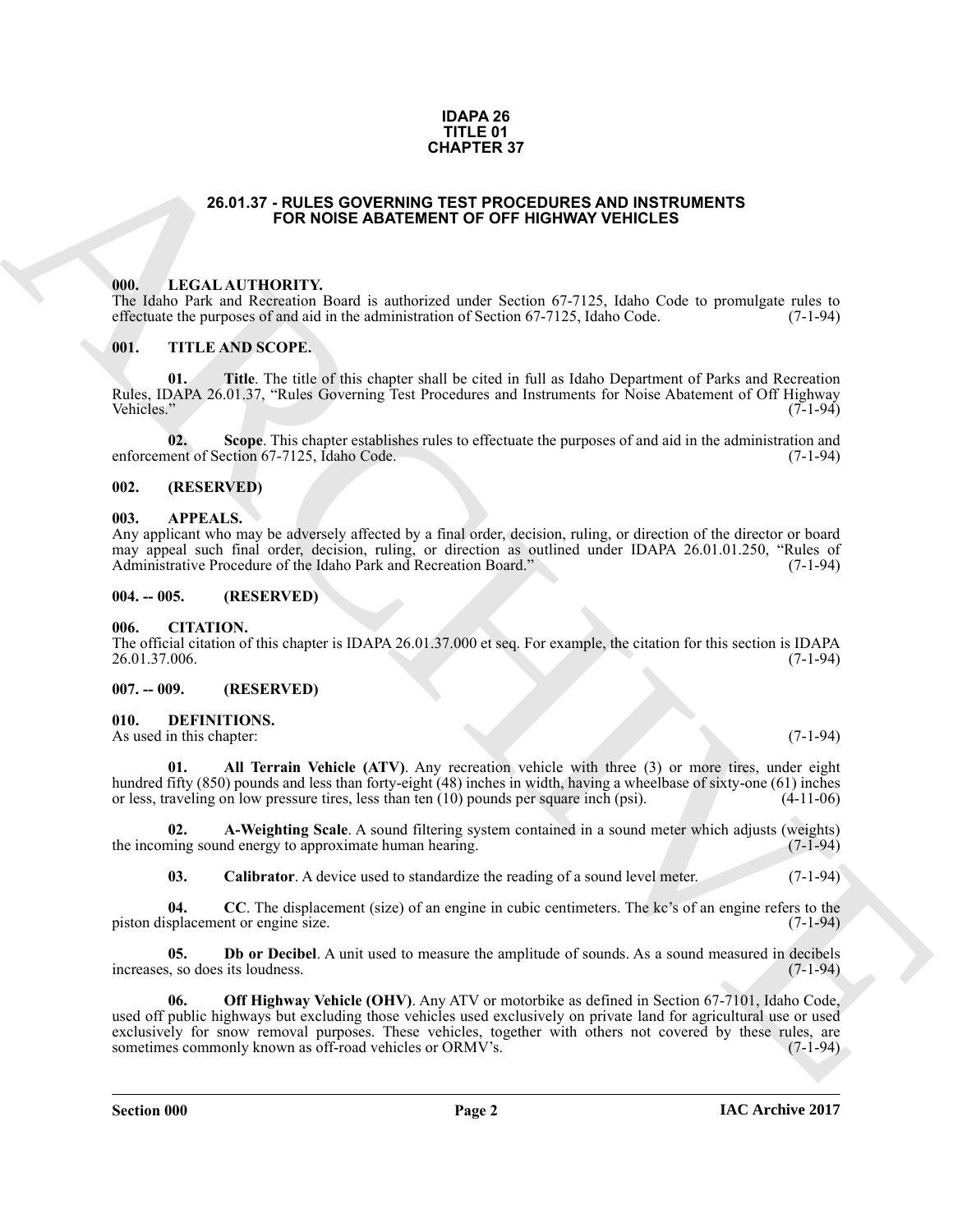### *IDAHO ADMINISTRATIVE CODE IDAPA 26.01.37 - Test Procedures & Instruments for Noise Abatement of Off Highway Vehicles*

<span id="page-2-4"></span><span id="page-2-3"></span><span id="page-2-2"></span>**07. Operator**. Any person who is in physical control of an OHV. (7-1-94)

**08. Red-Line Speed**. The lowest numerical engine speed included in the red zone on the OHV tachometer or prescribed by the manufacturer as compiled in the "Off-Highway Motorcycle and ATV Stationary Sound Test Manual" published by the Motorcycle Industry Council, Inc. (7-1-94)

**09.** Revolutions per Minute (RPM). The number of times the crankshaft of an engine revolves in one te. (7-1-94) (1) minute.  $(7-1-94)$ 

<span id="page-2-5"></span>**10.** Sound Level Meter. An instrument used for measuring sound levels, which includes a one, an amplifier, and meter with frequency weighing networks, such as the A-weighting scale. (7-1-94) microphone, an amplifier, and meter with frequency weighing networks, such as the A-weighting scale.

<span id="page-2-6"></span>**11. Tachometer**. A device used to measure RPM of an engine. Tachometers used to obtain sound level measurements may be permanently affixed to the OHV or may be portable units such as hand-held electric, vibrating reed, or inductive tachometers. (4-11-06)

### <span id="page-2-0"></span>**011. -- 049. (RESERVED)**

#### <span id="page-2-7"></span><span id="page-2-1"></span>**050. TEST PROCEDURE.**

<span id="page-2-10"></span>**01. Test Site**. The test site must be a flat, open surface free of large reflecting surfaces, other than the ground, such as parked vehicles, signboards, or hillsides located within sixteen (16) feet of the (OHV) being tested and the location of the microphone of the sound level meter. (7-1-94) and the location of the microphone of the sound level meter.

**a.** Ambient sound level. The ambient sound level, including wind effects, at the test site due to sources other than the OHV being measured shall be at least ten  $(10)$  dB lower than the sound produced by the OHV under test.  $(7-1-94)$ under test. (7-1-94)

**b.** Wind speed. Wind speed at the test site shall be less than twenty (20) miles per hour. (7-1-94)

**c.** Persons in test area. While making sound level measurements, not more than one (1) person other than the operator, the measurer, and the assistant, if necessary, shall be within ten (10) feet of the OHV under test or the microphone of the sound level meter, and that person shall be directly behind the measurer on a line through the microphone of the sound level meter and the measurer. (7-1-94)

**02. Test Surface**. The surface of the ground within the test area shall be paving or hard packed earth, level within an average slope of five (5) inches per foot and shall be free of loose or powdered snow, plowed soil, grass of a height greater than six (6) inches, trees, or other extraneous materials. (7-1-94) grass of a height greater than six  $(6)$  inches, trees, or other extraneous materials.

#### <span id="page-2-11"></span><span id="page-2-9"></span>**03. Position of OHV**. (7-1-94)

**Department of Paris and Recreation**<br>
White Additionesis of DV Highest Visite Contents of DV Highest Visite Contents of DV Highest Visite Contents of DV Highest Visite Contents of DV Highest Visite Contents of DV Highest **a.** For two (2) wheeled OHV's, the operator may sit astride of the OHV, in normal riding position with both feet on the ground. If this is not possible because of the seat height of the OHV, an assistant may hold the OHV by the forks, front wheel, or handlebars so that it is stationary with its longitudinal plane of symmetry vertical. If an assistant is not available to assist in holding the OHV upright, the operator may use a box, rock or other object to rest his feet upon to steady the OHV, so long as the OHV longitudinal plane of symmetry is vertical and stationary.

 $(7-1-94)$ 

**b.** For three (3) wheeled and four (4) wheeled ATV's, the operator may sit in the normal riding with one (1) or both feet on the footrests. (7-1-94) position with one  $(1)$  or both feet on the footrests.

#### <span id="page-2-8"></span>**04.** Operation of OHV. (7-1-94)

**a.** If the OHV has a neutral gear, the operator shall run the engine with the gear box in neutral at a speed equal to one-half (1/2) of the rated engine speed or one-half (1/2) of the red line speed specified by the manufacturer as compiled in the "Off Highway Motorcycle and ATV Stationary Sound Test Manual." (7-1-94) manufacturer as compiled in the "Off Highway Motorcycle and ATV Stationary Sound Test Manual."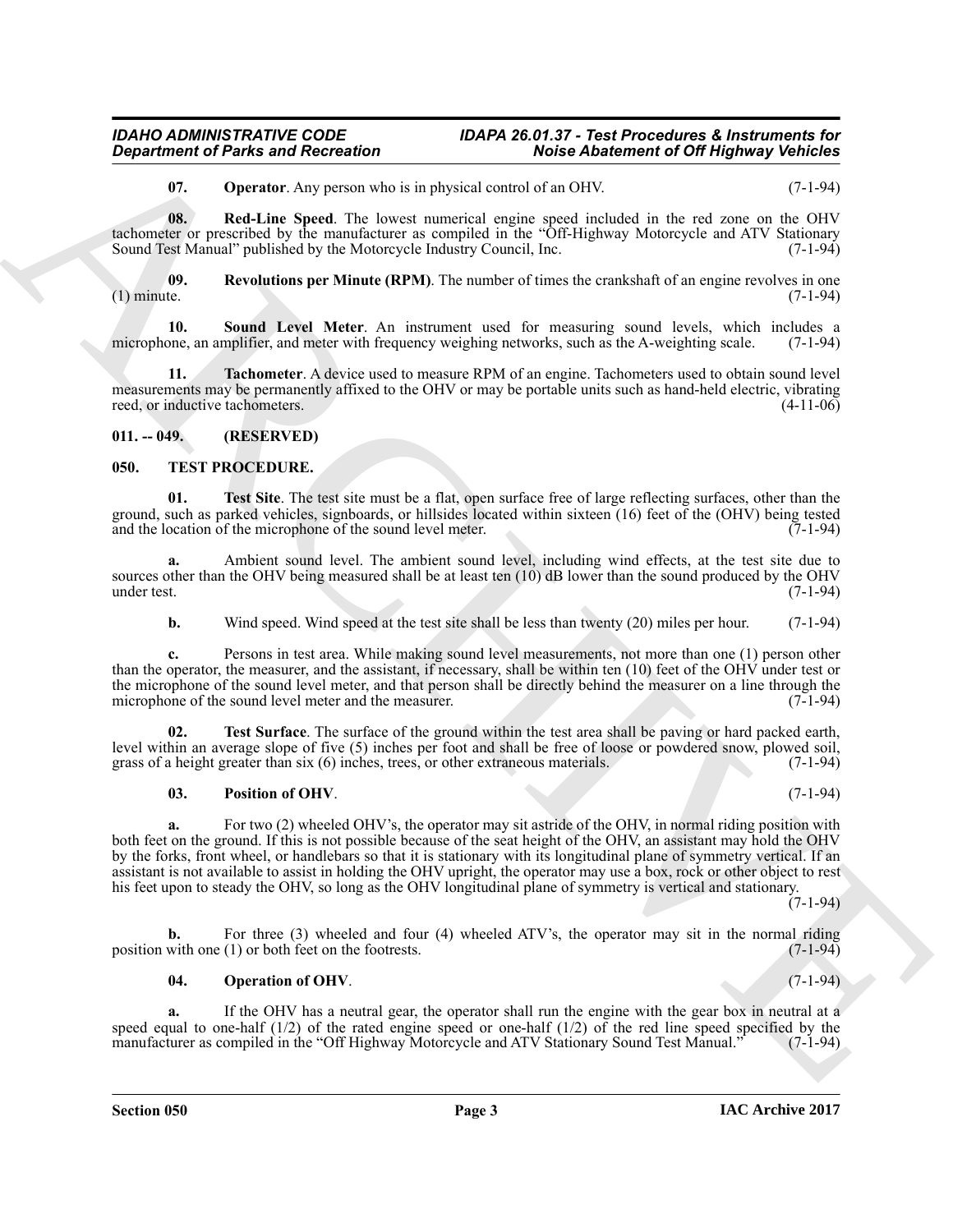**Expansion of Paints and Reinvotentring the control within 6 and solutions of the light space space of the space of the space of the space of the space of the space of the space of the space of the space of the space of t b.** If the OHV has no neutral gear, it shall be operated either with the rear wheel(s) at least two (2) inches clear of the ground or with the drive chain or belt removed, or the clutch, if the OHV is so equipped, disengaged. (7-1-94)

<span id="page-3-15"></span>**05. Engine Temperature**. The engine of the OHV being tested shall be at a normal operating ure during the test. (7-1-94) temperature during the test.

#### <span id="page-3-0"></span>**051. -- 099. (RESERVED)**

#### <span id="page-3-8"></span><span id="page-3-1"></span>**100. MEASUREMENT.**

**01.** Sound Level Meter Settings. The sound meter shall be set for the A-weighing scale and may be ther slow or fast dynamic response. (7-1-94) set for either slow or fast dynamic response.

<span id="page-3-14"></span><span id="page-3-11"></span>**02. Exhaust Outlets**. Tests shall be made on each side of the OHV having an exhaust outlet. (7-1-94)

### <span id="page-3-12"></span>**03. Location of the Microphone of the Sound Level Meter**. (7-1-94)

**a.** The microphone of the sound level meter shall be located twenty (20) inches - one-half (1/2) inch behind the exhaust. If there is more than one (1) exhaust outlet per side, the microphone of the sound level meter shall<br>be located with reference to the rear most outlet. (7-1-94) be located with reference to the rear most outlet.

**b.** The microphone of the sound level meter shall be within one-half  $(1/2)$  inch of the height of the outlet.  $(7-1-94)$ exhaust outlet.

**c.** The microphone of the sound level meter shall be at a forty-five (45) degree - ten (10) degree angle rmal line of travel of the OHV. (7-1-94) to the normal line of travel of the OHV.

**d.** The longitudinal axis of the microphone of the sound level meter shall be in a plane parallel to the lane. (7-1-94) ground plane.

**e.** The axis of the microphone of the sound level meter shall be oriented as specified for field response anufacturer. (7-1-94) by the manufacturer.

<span id="page-3-9"></span>**04. Attachments Prohibited**. No wire or other rigid means of distance measurement shall be attached und level meter measuring system. (7-1-94) to the sound level meter measuring system.

<span id="page-3-13"></span>**05. Sound Level**. The sound level recorded shall be that measured during steady state operation at the engine speed specified in Subsections 050.04 and 050.05 of this chapter, two hundred (200) RPM, measured on the loudest side of the OHV. The test speed in RPM shall also be recorded. (7-1-94) loudest side of the OHV. The test speed in RPM shall also be recorded.

<span id="page-3-10"></span>**06. Calibration**. Calibration of the sound level meter using a sound level calibrator with an accuracy of one-half (1/2) dB shall be made immediately before the first test of each day. Field calibration should by made at intervals of no more than one (1) hour.  $(7-1-94)$ intervals of no more than one  $(1)$  hour.

### <span id="page-3-2"></span>**101. -- 149. (RESERVED)**

#### <span id="page-3-6"></span><span id="page-3-4"></span><span id="page-3-3"></span>**150. EQUIPMENT.**

**01.** Sound Level Meter. A type one (1) sound level meter, which generally can provide the most accurate measurements, shall be used for certification of exhaust systems and for law enforcement purposes.(7-1-94)

<span id="page-3-7"></span>**02. Tachometer**. A hand-held tachometer of the type described in Subsection 010.11 shall be used if (does not have a permanently affixed tachometer. (7-1-94) the OHV does not have a permanently affixed tachometer.

<span id="page-3-5"></span>**03.** Calibrator. A calibrator appropriate for use with the sound level meter shall be used to calibrate if level meter. the sound level meter.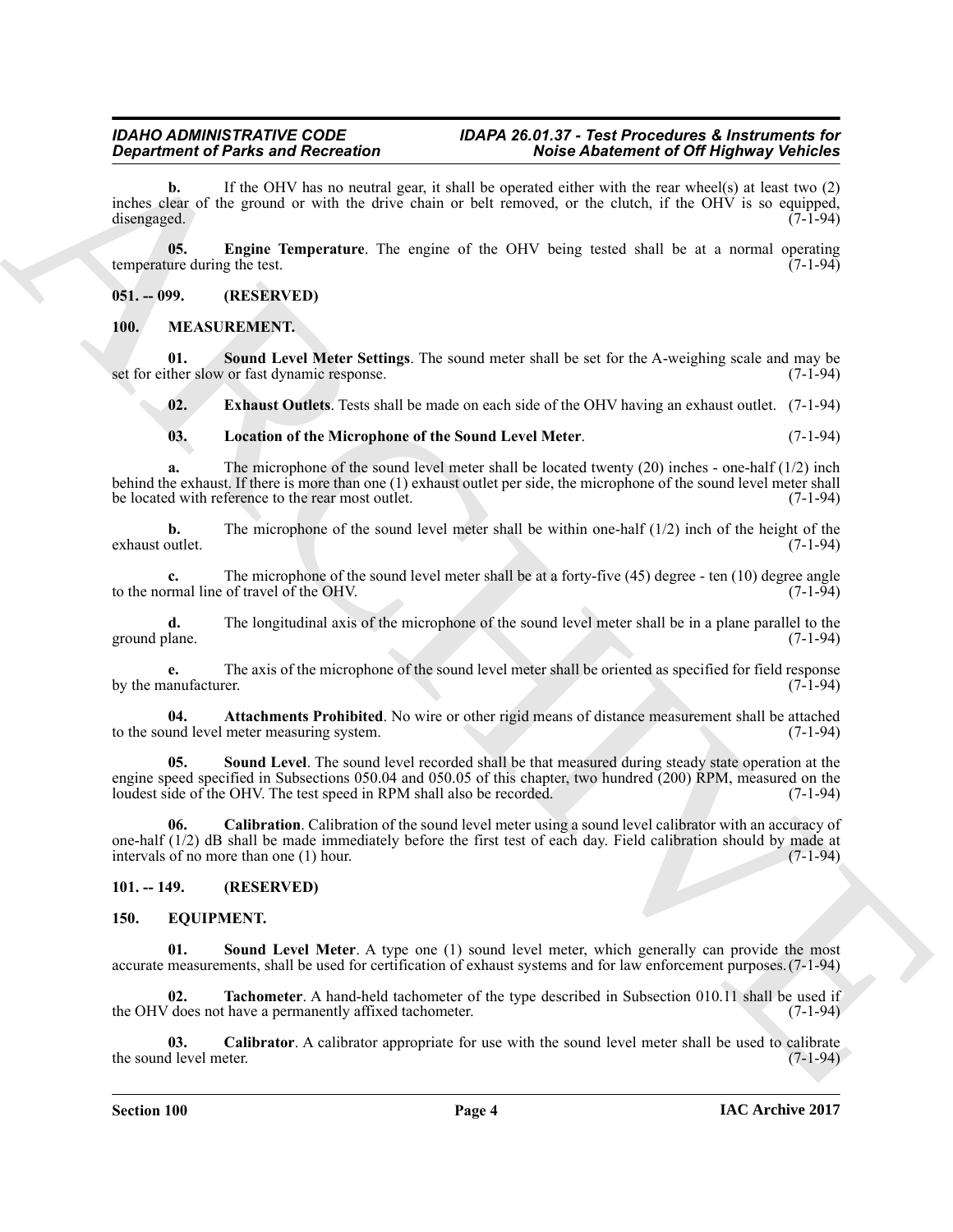#### <span id="page-4-1"></span>*IDAHO ADMINISTRATIVE CODE IDAPA 26.01.37 - Test Procedures & Instruments for Department of Parks and Recreation Noise Abatement of Off Highway Vehicles*

ARCHIVE **04. Manual**. Persons measuring sound levels for law enforcement purposes shall use the "Off-Highway Motorcycle And ATV Stationary Sound Test Manual," published by the Motorcycle Industry Council, Inc. for current information concerning manufacturer's specifications for OHV operation. (7-1-94)

<span id="page-4-0"></span>**151. -- 999. (RESERVED)**